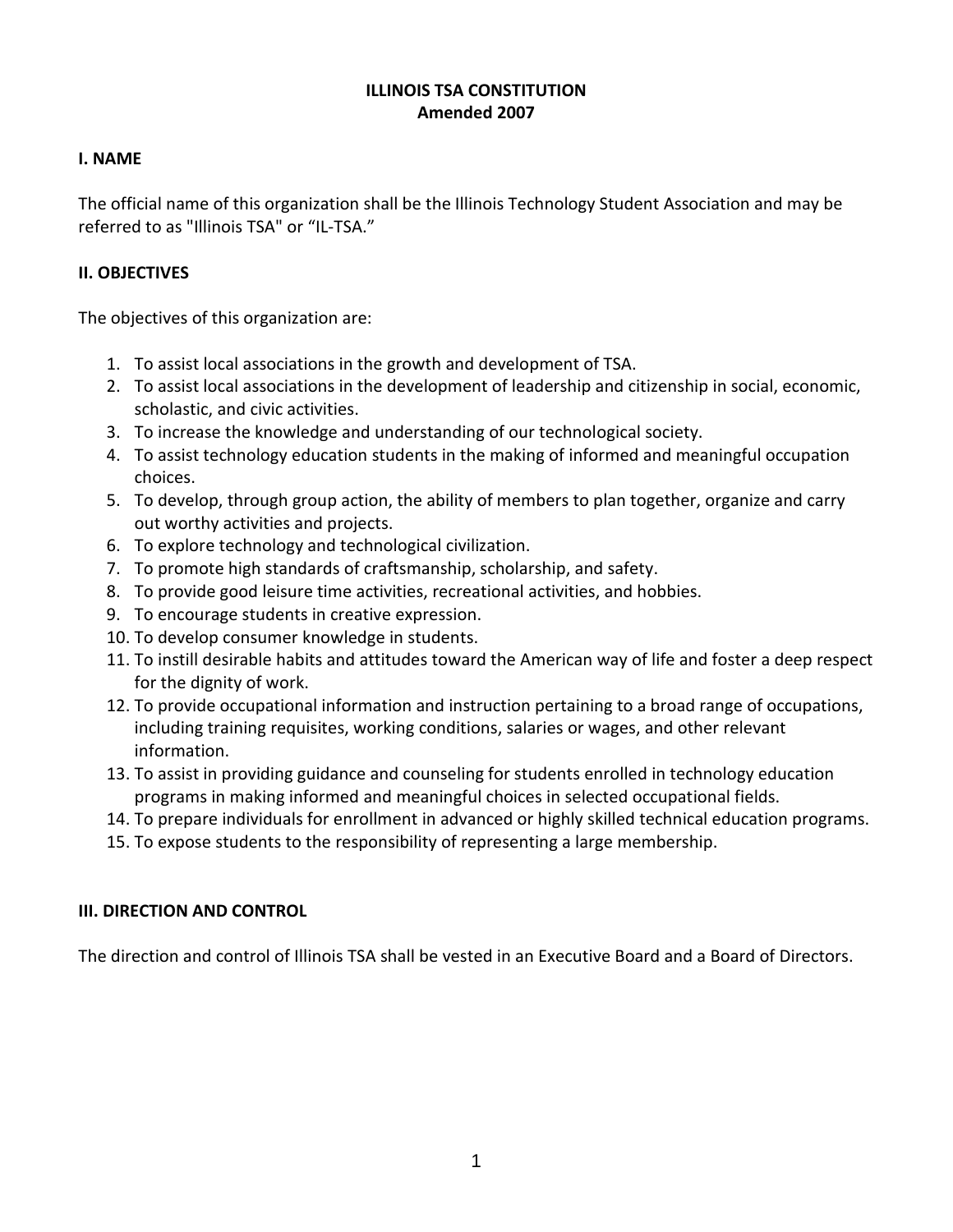### **I. CHAPTERS**

Illinois TSA shall be composed of all affiliated chapters within the boundaries of the state. Chapters shall consist of students of technology education in public, private, or parochial schools and may be organized whenever in the judgment of teachers, students, and administrators feel it would be advantageous and beneficial to do so.

A. Affiliation as a chapter shall be governed by the following provisions:

- At such time as the perspective chapter has ten (10) active members and at least one (1) local advisor.
- By formal petition to the Executive Director along with a copy of the local Constitution and/or Bylaws, and written approval by the local school administration.

B. Upon approval by the Executive Director, a Charter of Affiliation shall be issued to each chapter.

#### **II. MEMBERSHIP**

Individuals shall be eligible for membership in one of the following classifications:

A. Active Membership - for students who are members in good standing of a local chartered chapter of TSA who are enrolled, at present, or have completed one course in technology education. Annual membership dues in the state organization shall be fixed by a majority vote of the Delegate Assembly as set forth in the standing rules of TSA Membership. Members who have paid dues shall be considered active members for the fiscal year of July 1 through June 30.

B. Associate Membership - for teachers, supervisors, teacher/trainers, alumni members of IL-TSA who are no longer high school students, and other persons active in the field of technology education. Membership may be voluntary or upon invitation by a local chapter. These members are not eligible to hold office or vote.

C. Honorary Membership- for persons elected by the Executive Board in recognition of outstanding interest in, or service to technology education or TSA.

#### **III. REGIONS**

The State of Illinois shall be divided into regions for purposes of administration, promotion, and activities with other chapters. The boundaries of the regions shall be determined by the Board of Directors, recorded, and set forth in the standing rules of TSA.

A. Program of Work - A regular, definite, planned, and directed program of work and activity, relative to technology education, shall be carried on in the interests of the members within the regions and correlated through the Executive Board.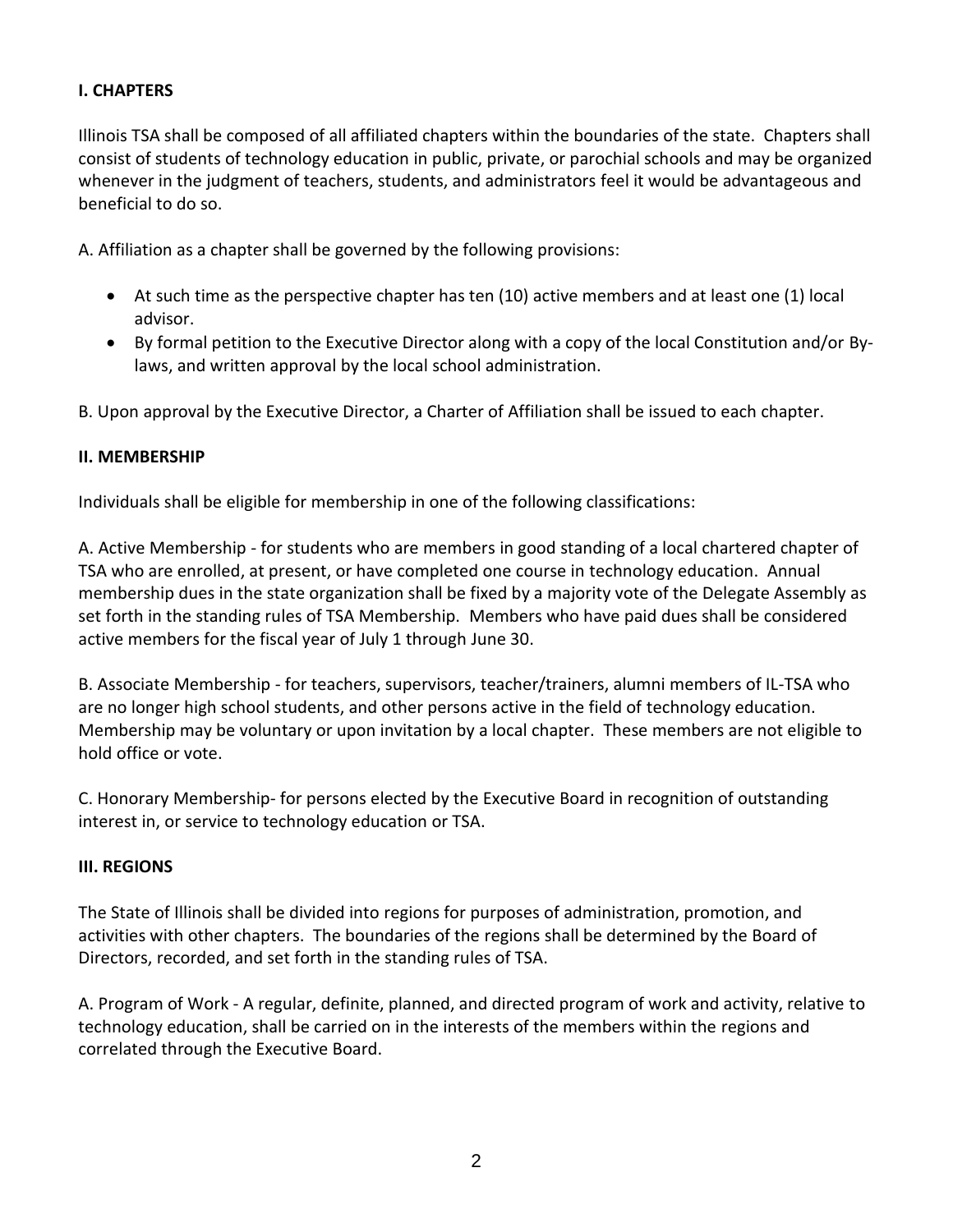### **IV. GOVERNING BODIES**

A. Board of Directors - The Board of Directors shall consist of advisors of local chapters from which state officers have been elected. The Board of Directors shall consist of at least five (5) members not necessarily including the Executive Director and the chairperson of the four standing committees. The Board reserves the right to appoint other persons to the Board.

The duties and responsibilities of the Board of Directors are to:

- Effect the incorporation of IL-TSA and establish policies for governing the legal and financial affairs of the association.
- Administer and control all finances of IL-TSA.
- Provide for the maintenance of a state office headquarters of IL-TSA and for the employment of an Executive Director and staff as deemed necessary.
- Recommend to the Delegate Assembly, through the Executive Board, policies, procedures, and regulations for carrying on the affairs of TSA and pass upon decisions made by these bodies.
- Provide for the establishment and administration of a TSA sponsorship program.

B. Executive Board - The Executive Board consists of the (5) annually elected state officers and the region presidents. These officers are: President, Secretary, Treasurer, Editor, Sergeant-at-Arms, and Region Presidents who serve in the capacity of Vice-president on the Executive Board.

It shall be the duty and function of the Executive Board to:

- Execute the decisions of the Delegate Assembly.
- Preside over state meetings and conferences.
- Call special meetings and conferences, subject to approval of the Board of Directors.
- Recommend to the Delegate Assembly, policies and procedures, as suggested by the Board of Directors.

C. Delegate Assembly -The Delegate Assembly shall be convened annually for the transaction of business of IL-TSA. This shall be an open meeting in accordance with the recommendations of the Executive Board and the Board of Directors. The Delegate Assembly shall consist of delegates selected from the active members of affiliated chapters. Each chapter shall be entitled to two delegates and each delegate shall have one vote. State officers shall preside at the Delegate Assembly. It shall be the duties and functions of the Delegate Assembly to:

- Enact by-laws, rules, and regulations necessary for the conduct of the affairs and activities of the organization.
- Establish the official paraphernalia of the organization such as emblem, colors, motto, creed, jewelry, wearing apparel, and other items that may be deemed necessary.
- Establish the official ritual of the organization, including opening and closing ceremony and others which may be desired.
- Elect State Officers of the organization.
- The Delegate Assembly shall meet at the time and place of the annual state conference of IL-TSA.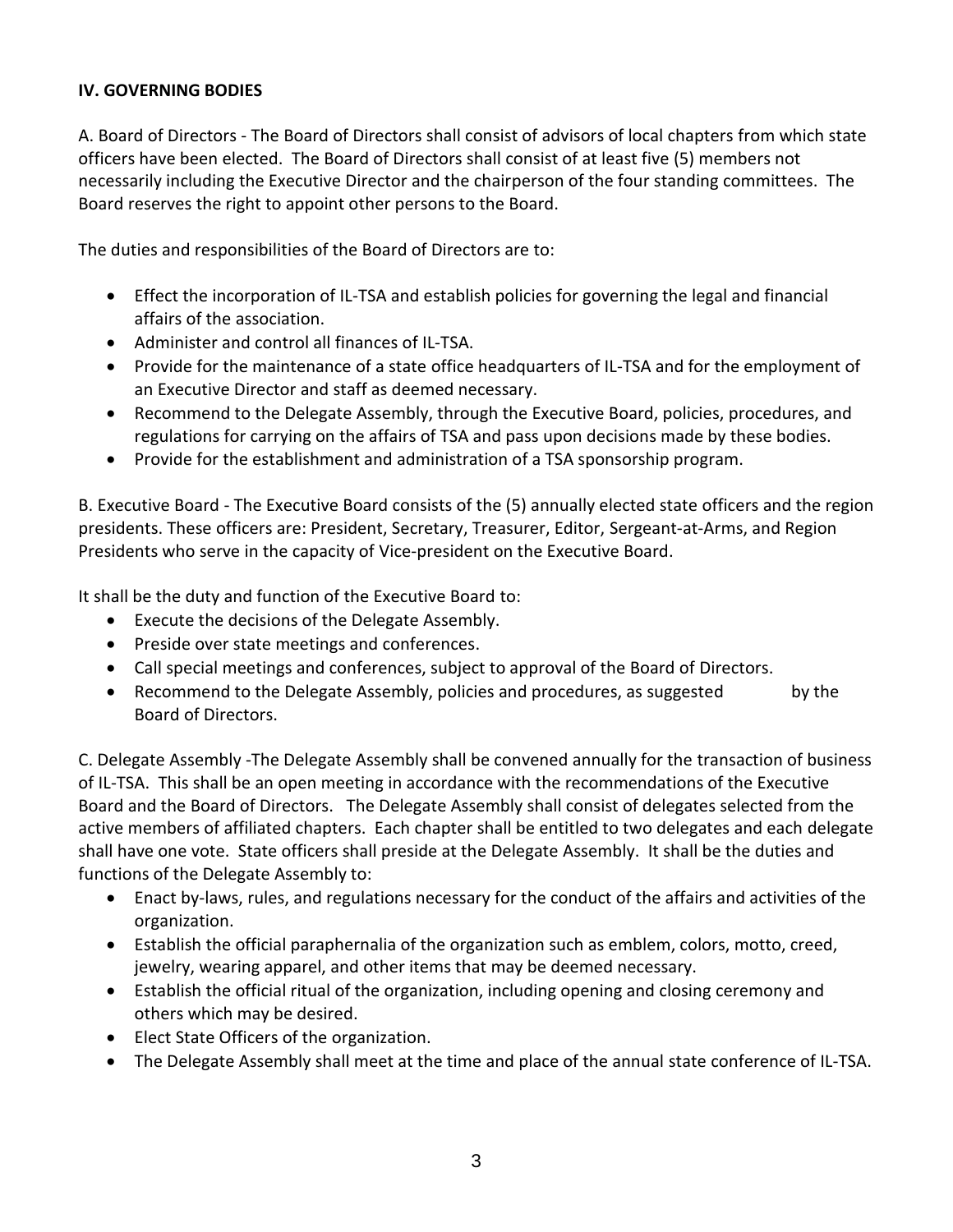## **V. OFFICERS**

- A. The State Officers of IL-TSA shall be as follows:
	- President The President shall preside at all meetings of TSA and at all Executive Board meetings. In the absence of the President, a Region President shall be appointed to preside over the meeting. The President shall be elected each year at the Delegate Assembly.
	- Region Presidents The Region Presidents shall be responsible for Region programs and shall preside over Region meetings. The Region Presidents may appoint or have elected other Region officers as necessary. One Region President shall be elected from each Region at the annual state conference during Region Meetings.
	- Secretary The Secretary shall be responsible for keeping the minutes of Executive Board meetings and the Delegate Assembly with the assistance of the state staff. The Secretary shall be elected each year at the Delegate Assembly.
	- Treasurer The Treasurer shall assist in the preparation of the annual budget and report on the financial condition of IL-TSA to the Delegate Assembly. The Treasurer shall be elected each year at the Delegate Assembly.
	- Sergeant-at-Arms The Sergeant-at-Arms shall interpret the Rules of Order and shall be permitted to secure the assistance of a Registered Parliamentarian. The Sergeant-at-Arms shall be elected each year at the Delegate Assembly.
	- Editor The Editor shall be responsible for securing chapter news and pictures for publication and shall work with the Board of Directors in the issuance of TSA publications. The Editor shall be elected each year at the Delegate Assembly.
- B. Eligibility Requirements for holding State Offices shall be:
	- Active membership status during term of office.
	- Endorsement of Local Chapter and Local Advisor.
	- Written permission of the candidate's parent/guardian and school principal.
	- Must not be a senior when running for office.
	- Must be a candidate for only one office.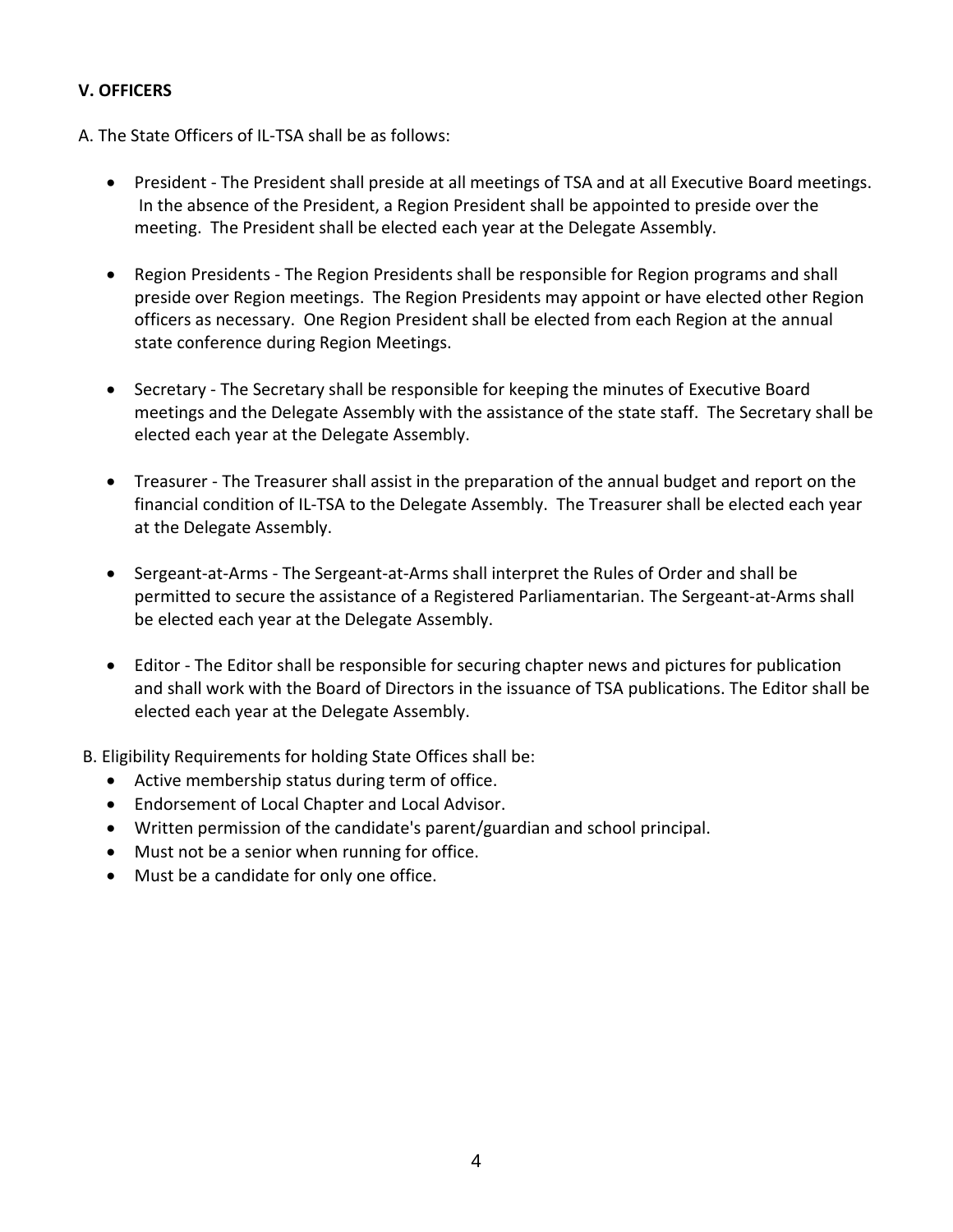## C. Replacement of State Officers

- The President shall have the power to appoint pro tem, a new officer to replace an officer lost for any reason, except as stated in Part 2, below. The new officer shall come from the same chapter as the officer he/she is replacing, and must receive the approval of the Executive Board at its first meeting following the appointment.
- In the event of the loss of the President, a new President shall be elected by vote of the Executive Board.
- In the event a chapter does not affiliate for the coming year, and a member of this chapter is an Executive Board member (not including the President) the President, if possible will appoint a replacement from the same region with the consent of the Executive Board.

### **VI. ADVISORS**

### Chapter Advisors

Each Chapter shall have a local advisor who shall be a teacher in the Chapter's home school. The Advisor shall be able and willing to devote time and interest to the affairs of the Chapter and make every effort to perpetuate the Chapter.

## **VII. MEETINGS**

- Annual State Conference
	- $\circ$  The Annual State Conference of IL-TSA shall be held at such time and place as the Executive Board shall decide. The Board of Directors may, at its discretion, fix a conference fee to be paid by all persons attending the regular sessions of the conference. Illinois TSA Executive Board and Board of Directors members shall have their conference registration fee paid by IL-TSA.
- Board of Directors Meetings
	- o The Board of Directors shall meet at the call of the Chairperson.
- Region Meetings
	- $\circ$  Region meetings shall be held for the purpose of providing educational, leadership, social, and recreational experiences for members.
- Annual Leadership Training Conference
	- o An Annual State Leadership Training Conference shall be held for the benefit of State and Local Officers. The Conference shall consist of parliamentary procedure duties, agenda for the coming year, duties related to offices held, and any related activity deemed helpful. The Board of Directors shall, at its discretion, fix a conference fee to be paid by all in attendance. Executive Board and Board of Directors members shall be responsible for their expenses involved in attendance.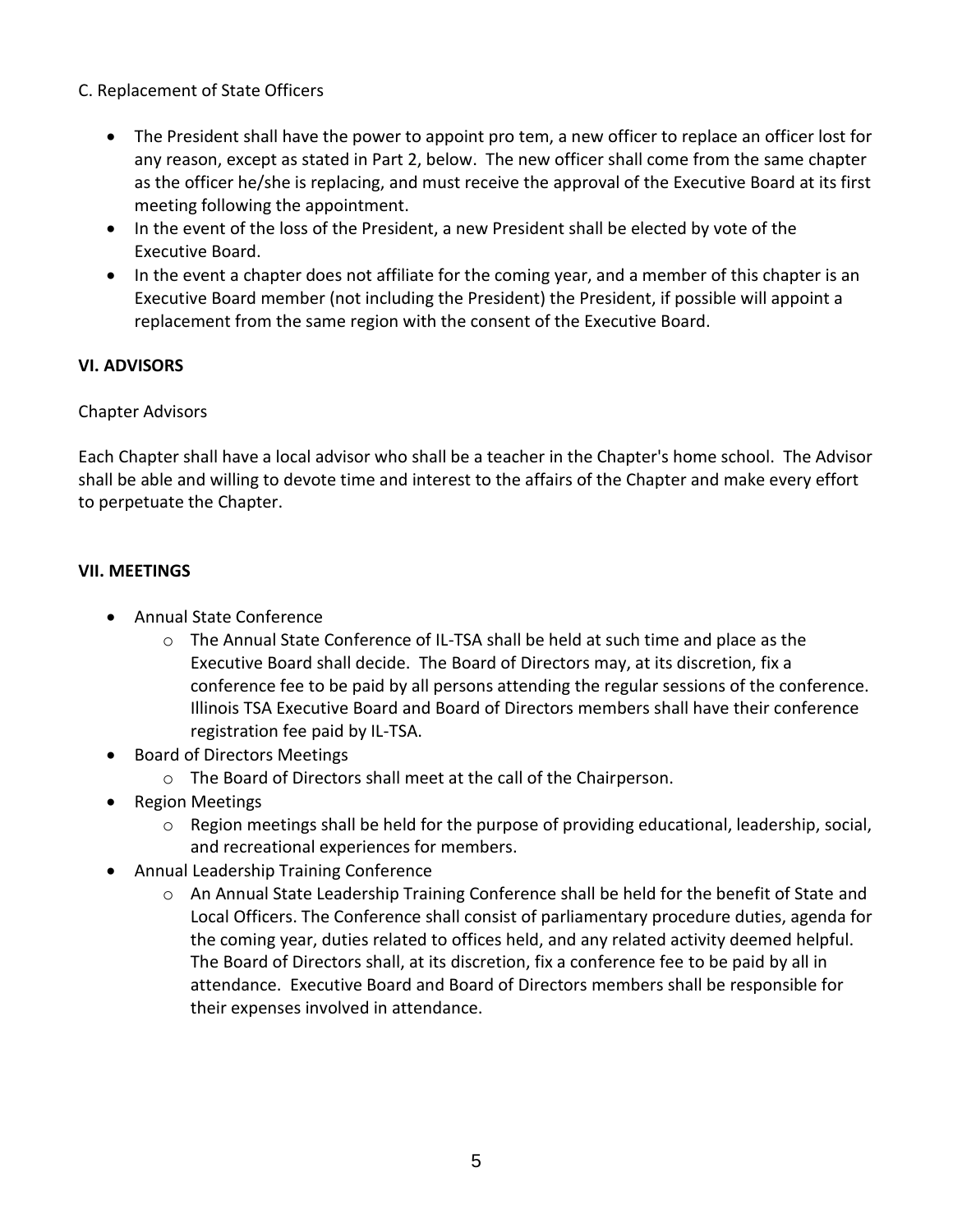#### **VIII. COMMITTEES**

A. Standing Committees - The Standing Committees of IL-TSA shall be:

- Competitive Events Committee this committee shall maintain an accurate, updated handbook available to all chapters. Events should parallel those of the National TSA where applicable.
- Membership (Growth and Enhancement) Committee the purpose of this committee is to enrich experiences for present members, to encourage affiliation of present local chapters with the state and national organization, to secure new chapters in the state, and to encourage larger membership in presently affiliated chapters.
- Leadership Training Conference Planning Committee the purpose of this committee is to secure a location, set dates, and to plan an agenda for the Annual Leadership Training Conference.
- Annual State Conference Planning Committee this committee shall secure a location, set dates, and create an agenda for the Annual State Conference.
- Additional committees may be appointed from time to time by the Board of Directors as the necessity for them arises.

#### **IX. CHAPTER IDENTIFICATION**

The official colors of IL-TSA shall be red, white, and navy blue. The navy blazer with the red, white, and navy blue emblem shall be considered the official dress and is to be worn as such at all TSA functions.

The colors of TSA represent:

- White the high standards, morals and religious beliefs we hold.
- Red the strength and determination of technology education students and teachers to obtain their goals.
- Navy Blue the sincerity of the technology education students and teachers in obtaining a greater knowledge of our technological world.

The navy blue blazer will be furnished to all elected IL-TSA officers for their use during their term of office. State officers may purchase blazers locally and be reimbursed by IL-TSA at a rate to be set by the Board of Directors. Blazers shall be available for purchase by local members through the official TSA supplier. State officers may purchase their TSA blazers following their term of office at a price determined by the Board of Directors.

The emblem shall be available for purchase by local members through the official TSA supplier.

The emblem is the official property of TSA. The local chapter, as an acting agent at that level for TSA, may remove the emblem from the jacket if any member does not fulfill the creed of TSA or whose detrimental action on the local level deems this necessary.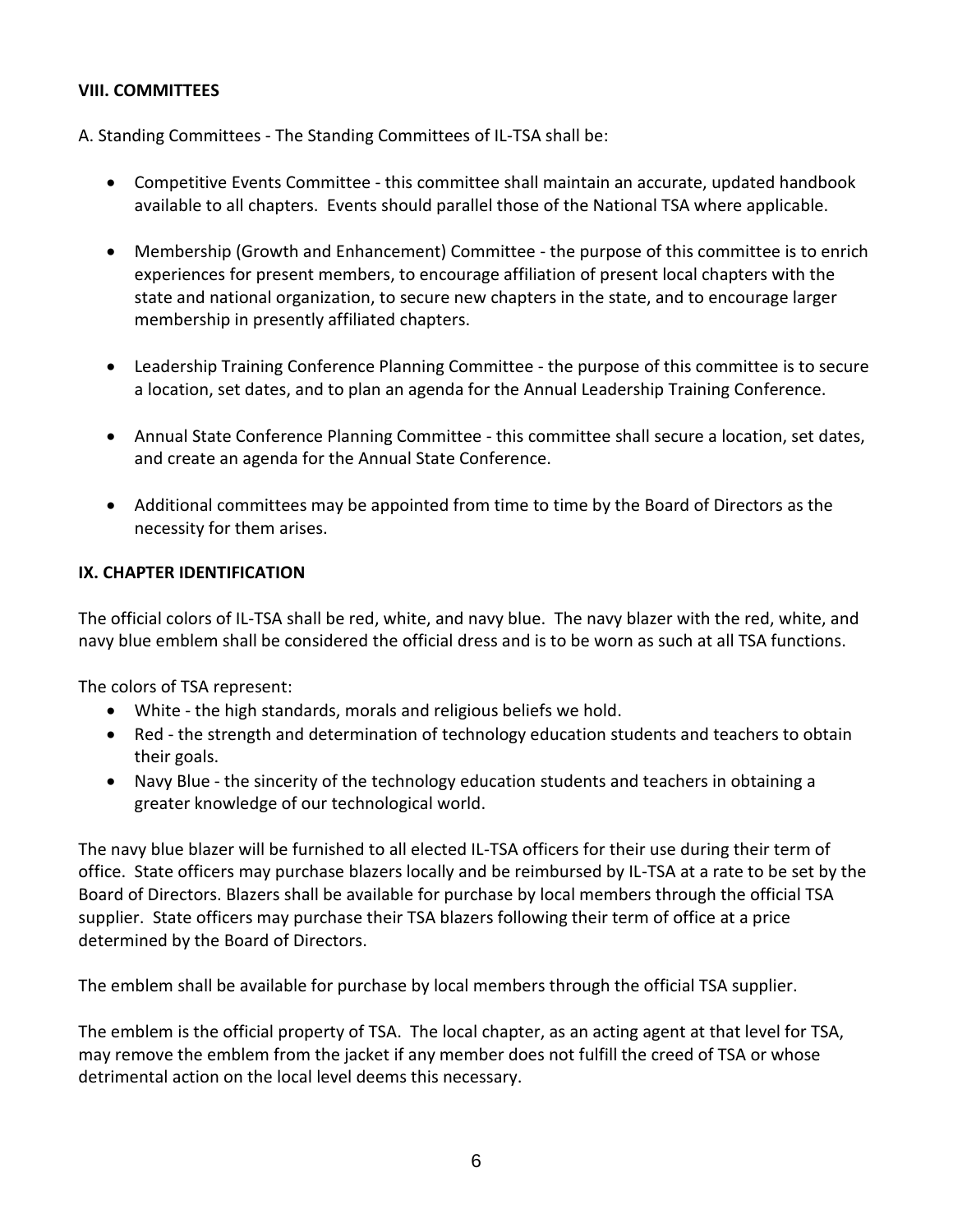Lettering on the jacket shall consist of no more than three lines, those lines being: name, chapter, and year of graduation.

The emblem shall be worn only by members of TSA or its alumni. The emblem is available only through the official supplier and is supplied by said supplier with jacket and blazers.

# **X. PUBLICATIONS**

The publications of Illinois TSA shall consist of the state newspaper, TSA TODAY, to be published 4 times annually.

### **XI. RULES OF ORDER**

Roberts' Rules of Order, Revised, will govern any provisions not covered by the By-laws of IL-TSA.

## **XII. AMENDMENTS**

These By-laws and the Articles of Incorporation may be amended by either of the following methods:

## *First Method*

- All proposed amendments must be presented in writing to the Board of Directors thirty (30) days previous to the date set for the annual State Conference and copies thereof shall be sent to all Chapters prior to the conference.
- The Board of Directors may edit or correct proposed amendments, but must not alter their purpose. The proposed amendments shall be submitted in writing to the Delegate Assembly at the regular meeting during the annual State Conference.
- The Articles of Incorporation may be amended by a two-thirds vote of all voting delegates present at the Delegate Assembly of the annual State Conference, and such Articles of Incorporation shall be amended only as provided by the laws of the State of Illinois. Such amendments shall become effective on the effective date of the formal amendment of the Articles of Incorporation as provided by the laws of the State of Illinois.
- Amendments to the By-laws shall be by a majority vote of all voting delegates present at the Delegate Assembly of the annual State Conference, and unless otherwise provided by the amendment, they shall become effective immediately upon their adoption by the delegate assembly.

# *Second Method*

- All proposed amendments must be presented in writing to the Board of Directors.
- The Board of Directors may edit or correct proposed amendments, but must not alter their purpose. The Board of Directors shall prepare an official ballot which shall be sent to all member chapters. Each member chapter shall have two (2) votes as specified in the constitution. The Board of Directors reserves the right to set a deadline for the remittance of ballots and any and all ballots received after that time shall be declared null and void.
- The Articles of Incorporation may be amended by a two- thirds vote of all member chapters submitting voted ballots. Such Articles of Incorporation shall be amended only as provided by